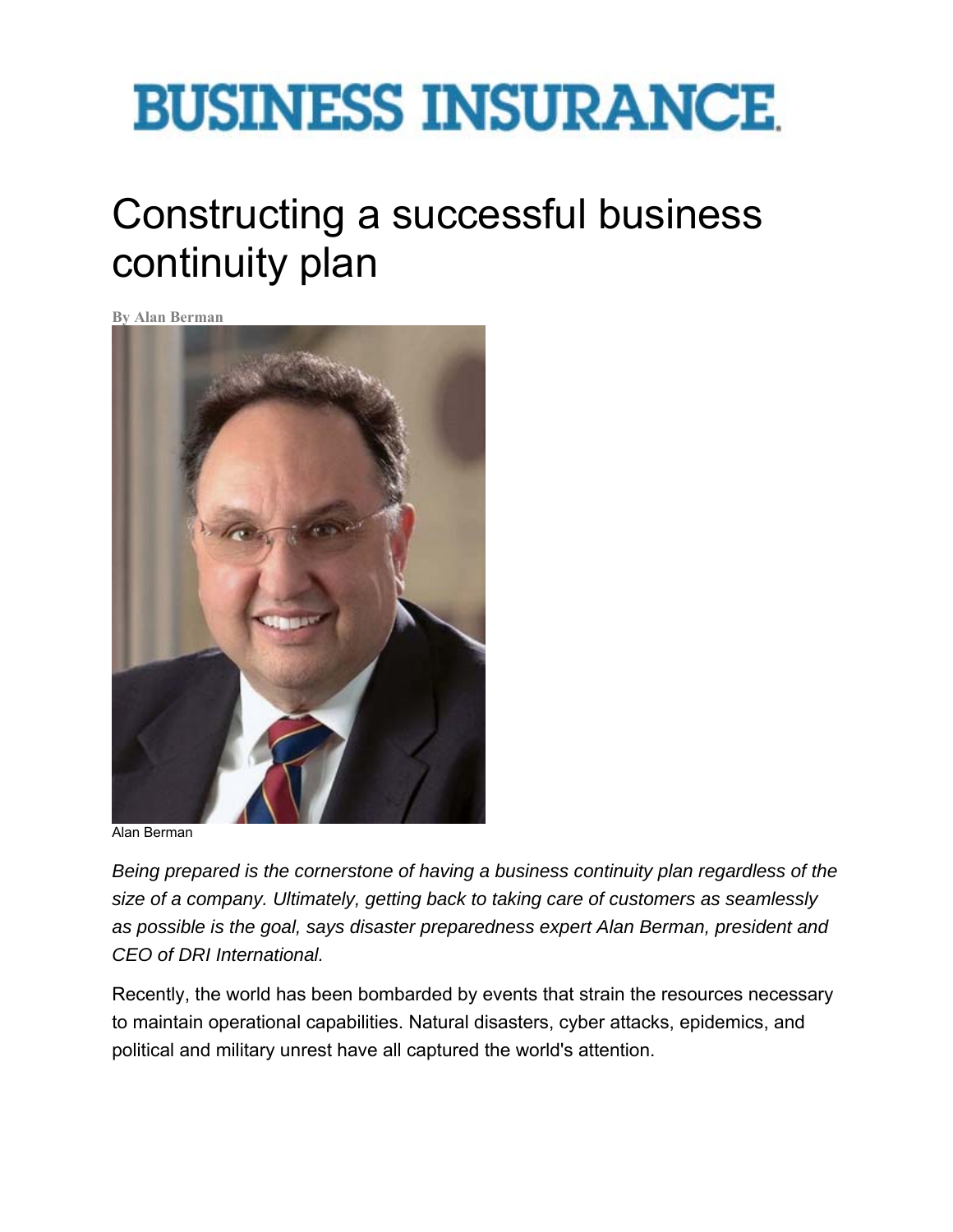But while preparedness demands we consider how to deal with these large-scale events, we also need to focus on events that might not make the headlines: A cableseeking backhoe disrupts telephone service to a major airline's reservation system; a ruptured water pipe renders a \$100 million data center inoperable; a defective ingredient turns a cosmetic into a skin irritant. And the list goes on.

In approaching the creation and implementation of business continuity plans in light of these challenges there are five critical elements to consider:

### **• Consider the effects, not the causes:**

A single disruptive event can be followed by multiple effects. A tsunami, record earthquake and nuclear power plant meltdown occurring over a three-day period would be impossible to anticipate and create in a training scenario. The same can be said when a truck overturns, spilling hazardous waste and destroying an electric transformer.

Business continuity professionals have been trained to deal with a multitude of possibilities, creating plans that focus on the consequences of these incidents. This allows organizations to better prepare for maintaining their viability without trying to predict what the next event will be.

Effects can be classified into four categories:

**Loss of facility** — Offices, factories, warehouses and other physical structures can become inaccessible or unusable due to floods, fires, chemical contamination, loss of power, condemnation by inspectors and more.

**Disruption in operations** — Vital resources needed to carry out operations can be interrupted due to labor strikes, supply chain breakdown, mass transit disruption, pandemics and other events.

**Technology disruption** — Incidents that deny organizations the use of their technology can be caused by hardware malfunction, cyber attack, network failure and software issues, among other things.

**Organizational issues** — Issues that prevent organizations from fulfilling their obligations such as legal, regulatory, intellectual property, bankruptcy and financial malfeasance, among others.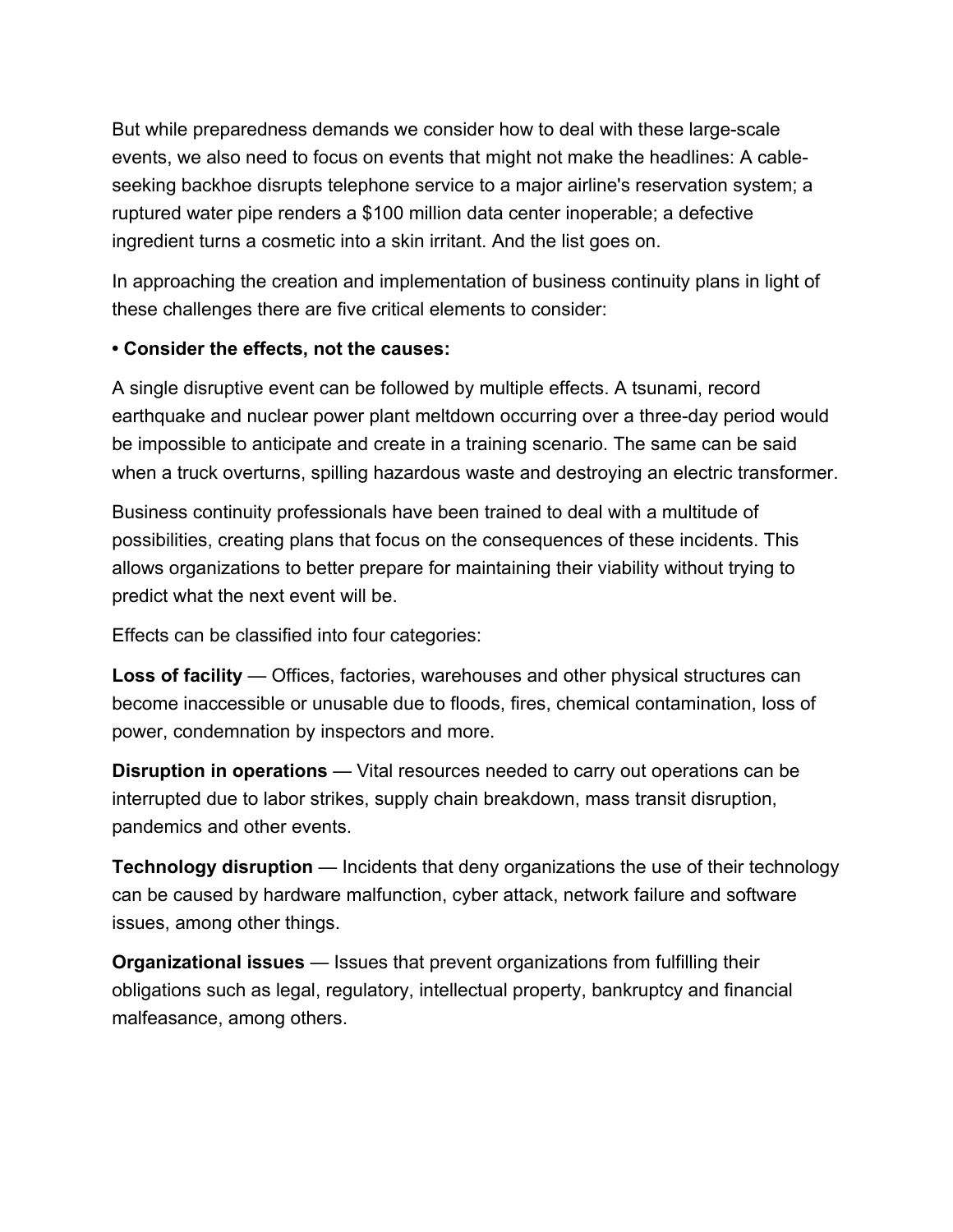## **• Data backup:**

While an organization can always move to a new office, replace equipment and reconnect communications, the loss of information may be irreversible.

With the advent of cloud technology and automated backups, the solutions to protecting information are available to everyone. Small businesses can keep all their information in an easily accessible and inexpensive environment. As the data resides remotely in the cloud and is available on a local drive simultaneously, the concern for backups is removed. There are other advantages to this method of storage, such as data sharing, availability of multiple devices and easier collaboration.

### **• Relocation site requirements:**

Moving an operation to offset the loss or inaccessibility of a site affected by a disruption requires insightful planning. Not only must one be concerned with providing adequate space, equipment and security, but logistics, policy and even creature comforts may become obstacles. Consider these actual cases:

**Logistics** — A major financial institution has a recovery site with redundant power and communications feed and 24-hour surveillance and security. When 9/11 rendered their main site in lower Manhattan unusable, the company immediately activated its recovery site and notified its personnel to report to work there. It sounds relatively simple. But what they didn't anticipate was that 95% of their employees relied on mass transit to get to work, and mass transit service was disrupted. It took a week for alternative transportation to be put in place, and the new arrangements caused employee commuting time to double and triple, resulting in poor morale and quality of work.

When considering a recovery site, organizations should consider how it will change travel arrangements for employees.

**Policy** — A major consumer products corporation had located its customer service and accounts receivable departments in a midsize Southern city. Its recovery site was located 60 miles away. After an ice storm closed down the main facility, the staff was ordered to report to the recovery site. However, the company's human resources policy stated that if the main facility was closed, employees did not have to report to work and would be paid for their time as though they had reported to work as usual. When only 20% of the staff reported to the recovery site, the company struggled to operate with this reduced staff and its team of executives.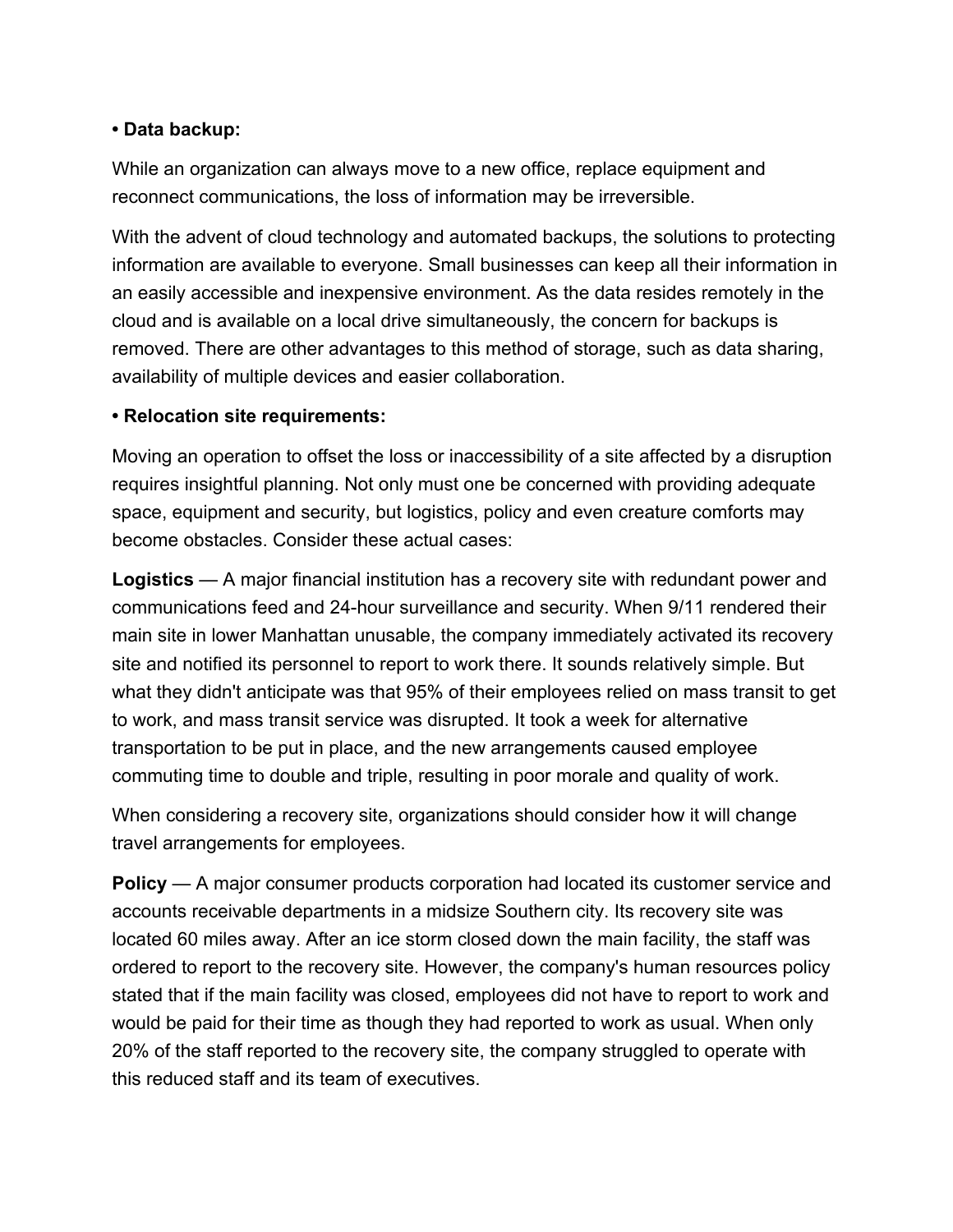Organizations must consider company policy and contractual stipulations, including union agreements, when determining recovery strategies and ensure that there is alignment.

**Creature comforts** — A securities trading organization had located its recovery site some distance from its facility in Manhattan. After their office building was destroyed in 9/11, they all assembled at the recovery site ready for business as usual. But the operation almost ground to a halt when their morning routine was rudely interrupted: no New York City-style bagels in the building's cafeteria! The problem was solved several hours later when, after three attempts, a suitable bagel supplier was finally found.

Consider taking into account special requirements when procuring a recovery site.

#### **• Marketing advantage:**

Whether an organization is a major end-product producer or a small vendor in the supply chain, customers are concerned with their ability to meet demand in a timely manner. New regulations, especially those that apply to banking and health care, not only require companies to perform due diligence on their vendors, but are explicit in requiring that suppliers have robust business continuity programs in place. In fact, some regulations require suppliers to participate in testing plans to ensure that end-to-end recovery can be achieved. Requests for proposals are now asking explicitly for the ability to review supplier plans.

Aside from legal compliance, organizations with robust business continuity plans have a better chance of avoiding disruption to their customers, which can strengthen customer relationships and loyalty.

#### **• Optimize insurance coverage:**

A key component that will help organizations maintain their viability in the face of disruptive events is the ability to transfer the risk from the organization to another party through insurance.

Business continuity planning can help identify the financial consequences of an outage and the cost of resources necessary to get an organization back and running. This information is vital to understanding two specific types of insurance:

Business interruption insurance provides protection for the loss of profits and continuing fixed expenses resulting from a break in commercial activities due to the occurrence of an insured peril.